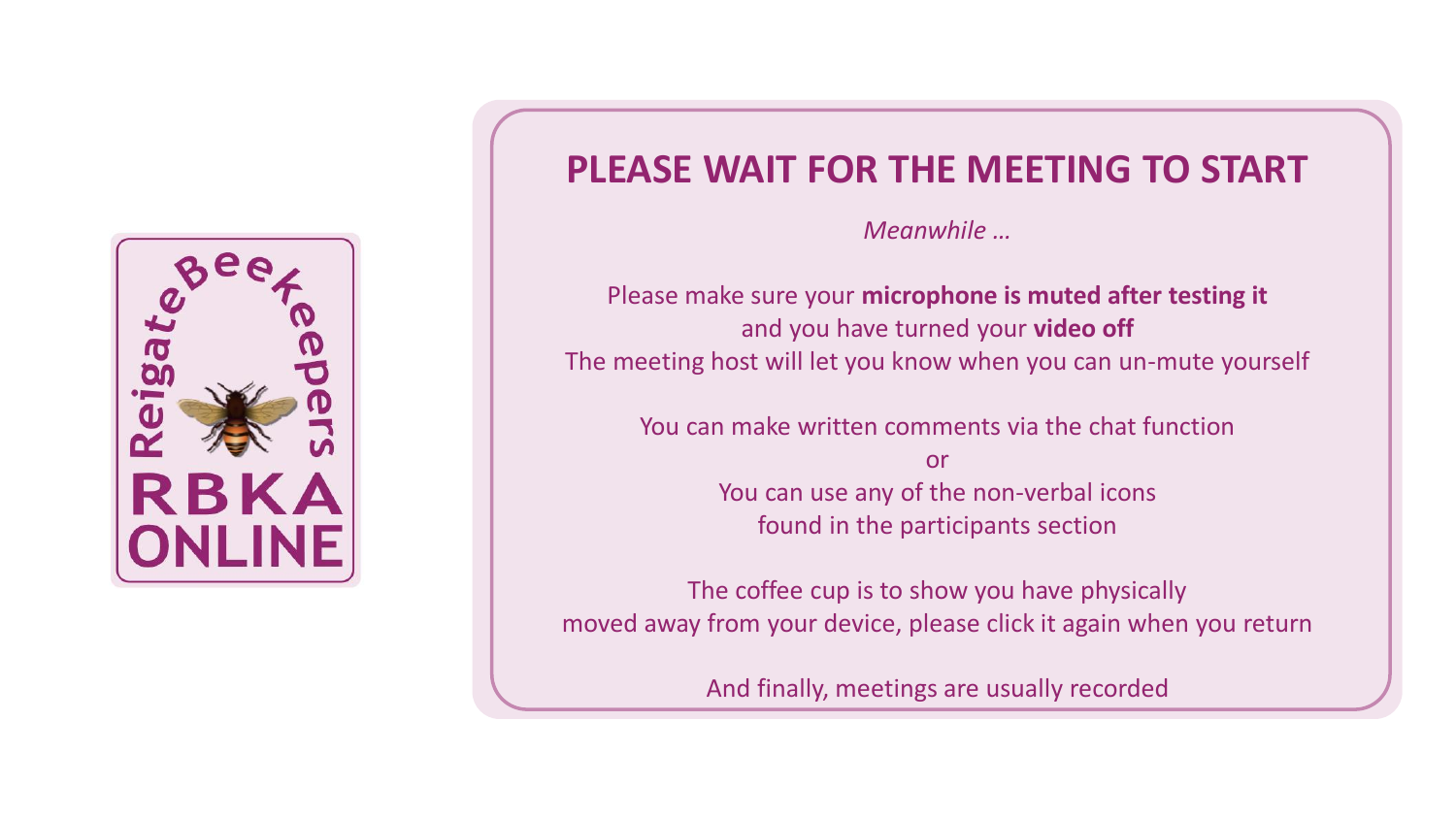## On-line Meetings

- Maximum of 100 people per meeting
- Meeting length not restricted
- Email participants with unique meeting ID each time
	- I have turned off the extra password as the meeting ID is, in effect, a password
- If people join by dialling in via a phone
	- they will not see shared screens
	- and only hear audio- so ok for meetings but not for education
- For those joining our education meetings by the app on their phone or computer
	- Attendees will in general not use audio or video during presentations
	- Feedback will generally be via chat or icons from the participants area
	- Meetings will generally consist of a single person talking as slides are shared with attendees
	- Meetings can be recorded to the host's computer for publishing to the member only website
	- I am happy to help individuals remotely with technical problems between events

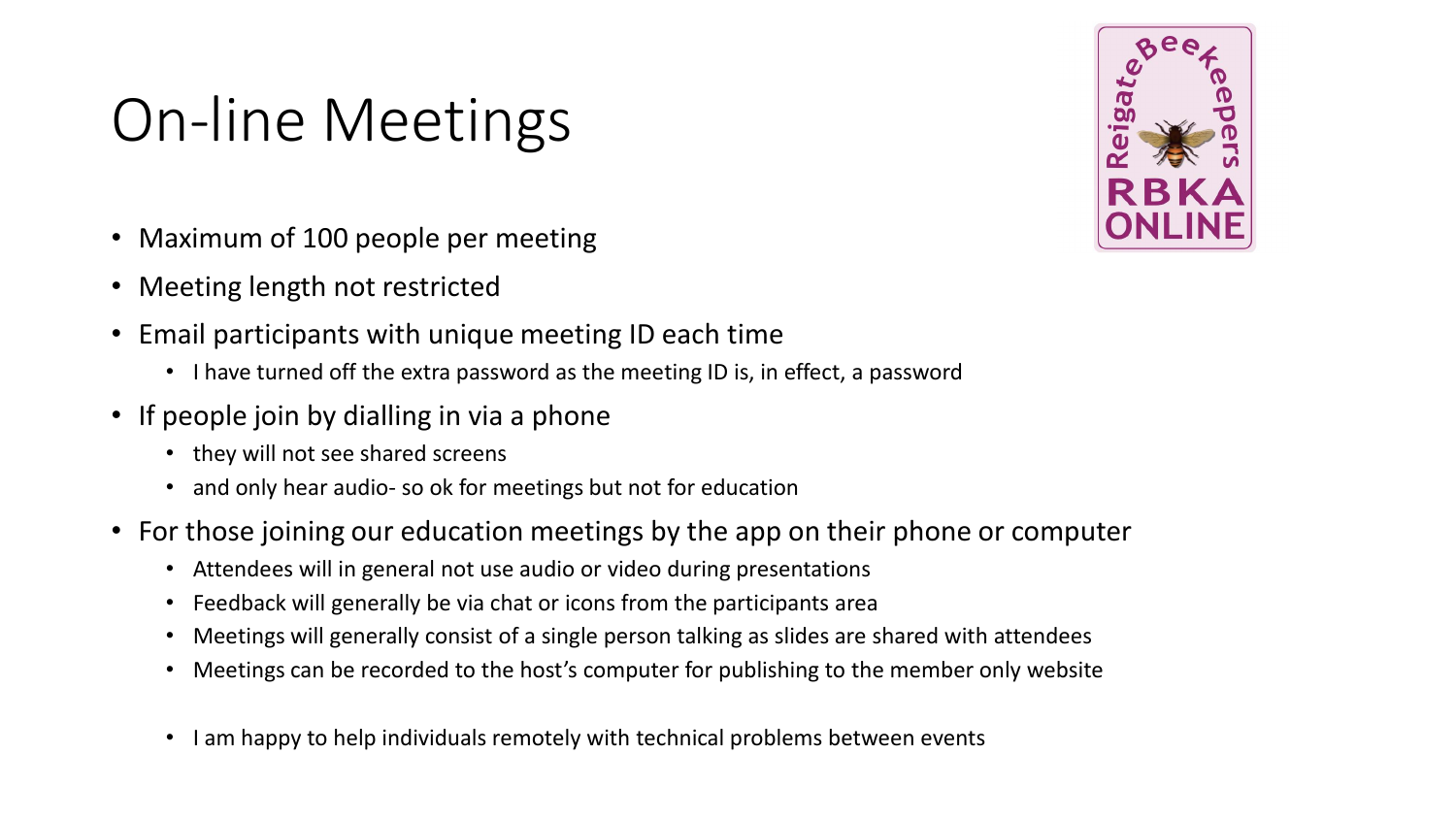## tips

- Always check your audio and video ahead of any meeting
	- Things can change between meetings, so always check
	- Turn HD video quality off in your zoom settings
	- If you have checked before hand there is no need to ask 'can you hear me'
- Always- ALWAYS mute your microphone if you are not talking
- Video is good for the "presenter"
	- Brilliant for small meetings but not always good in large meetings
- Learn how to find the participants and chat panels both useful for feedback
- Do not share our meeting IDs outside RBKA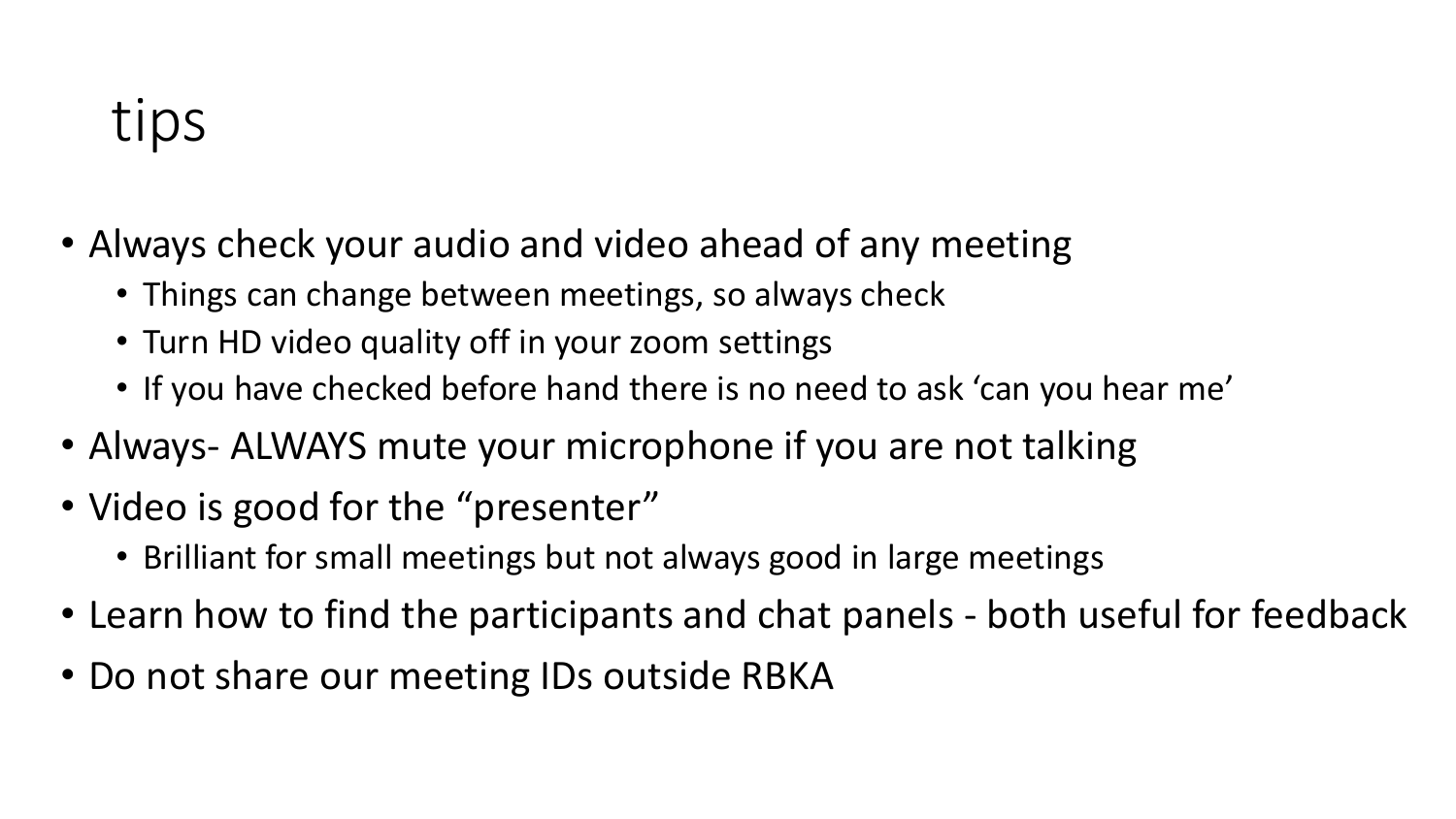## Tips 2

- If using video
	- don't have a bright light behind you- you will be in shadow
	- Check what is behind you as others will see it
	- Tell your family about the meeting as interruptions can be embarrassing
	- Learn how to move from a grid view to a last person talking view
- Bandwidth
	- Turn off other applications
	- Ask other family not to download, watch films online etc during the call
	- Check your contract, some people have limits on the download capacity
- If sharing screens
	- Turn off notifications, the content can be private and may be seen
	- Screens can get hidden behind screens- if you can't see zoom but can hear, it is there somewhere!
- Keep it simple
	- If people are just having a conversation, then just use a phone- it works well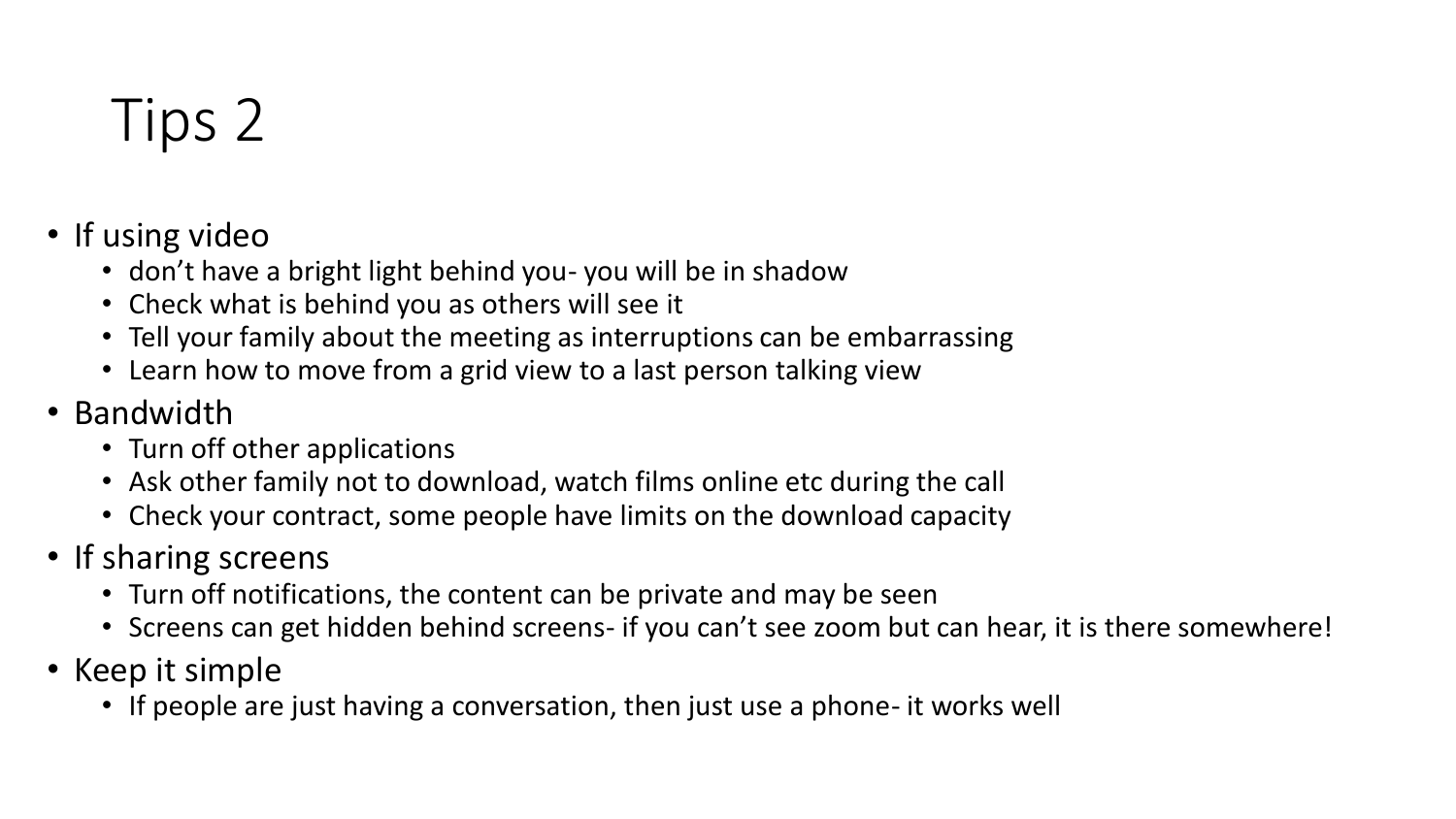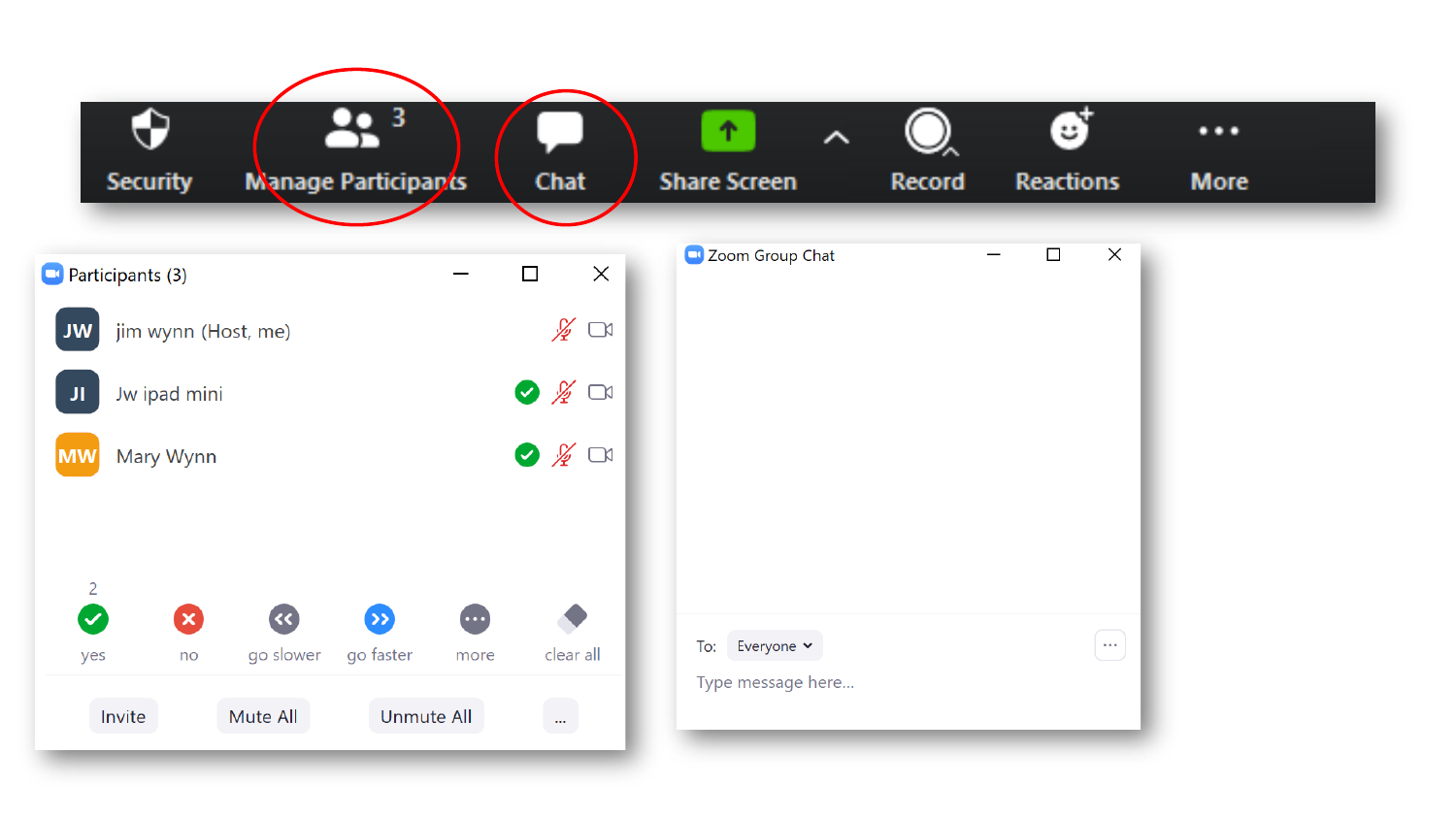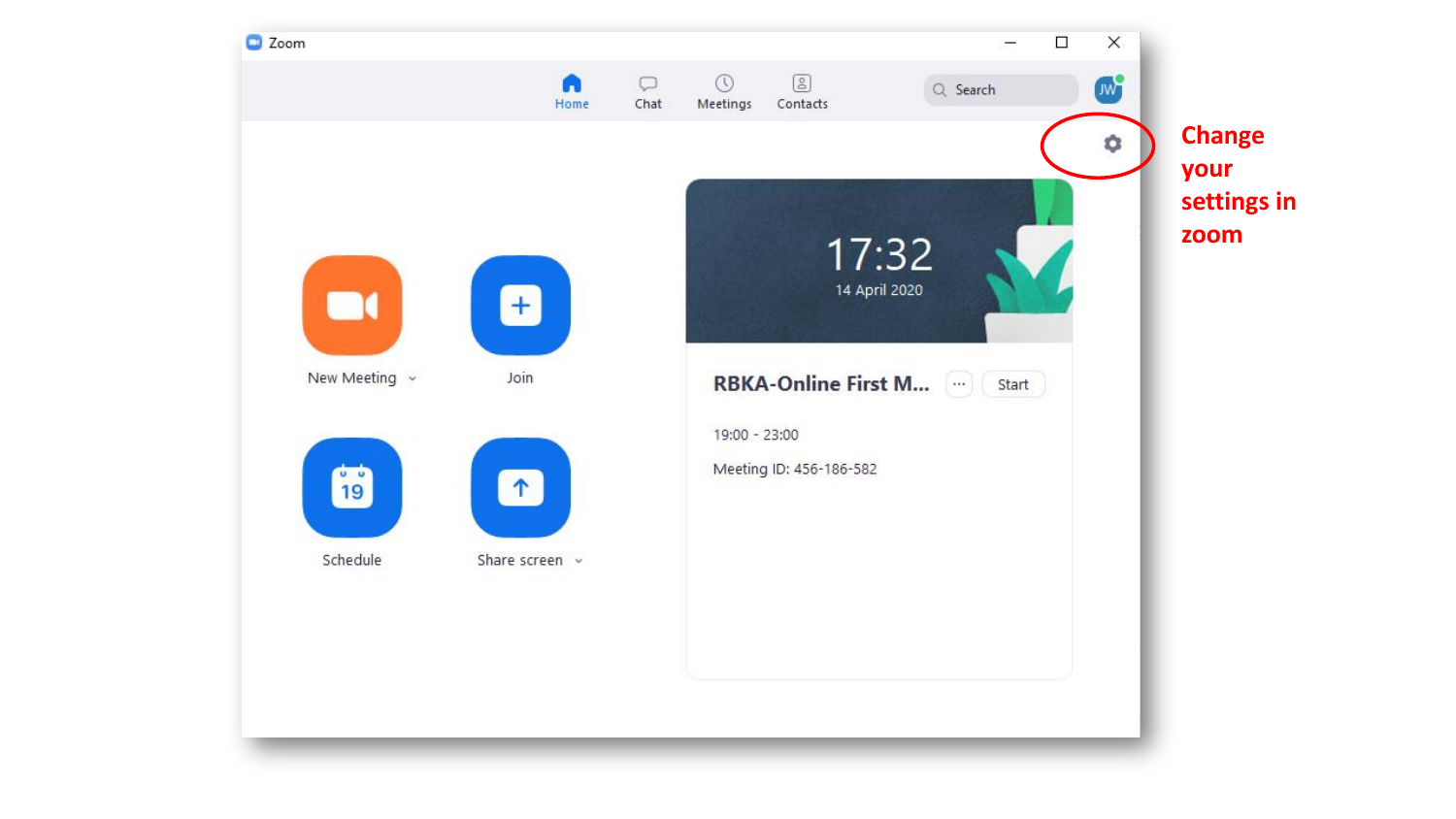